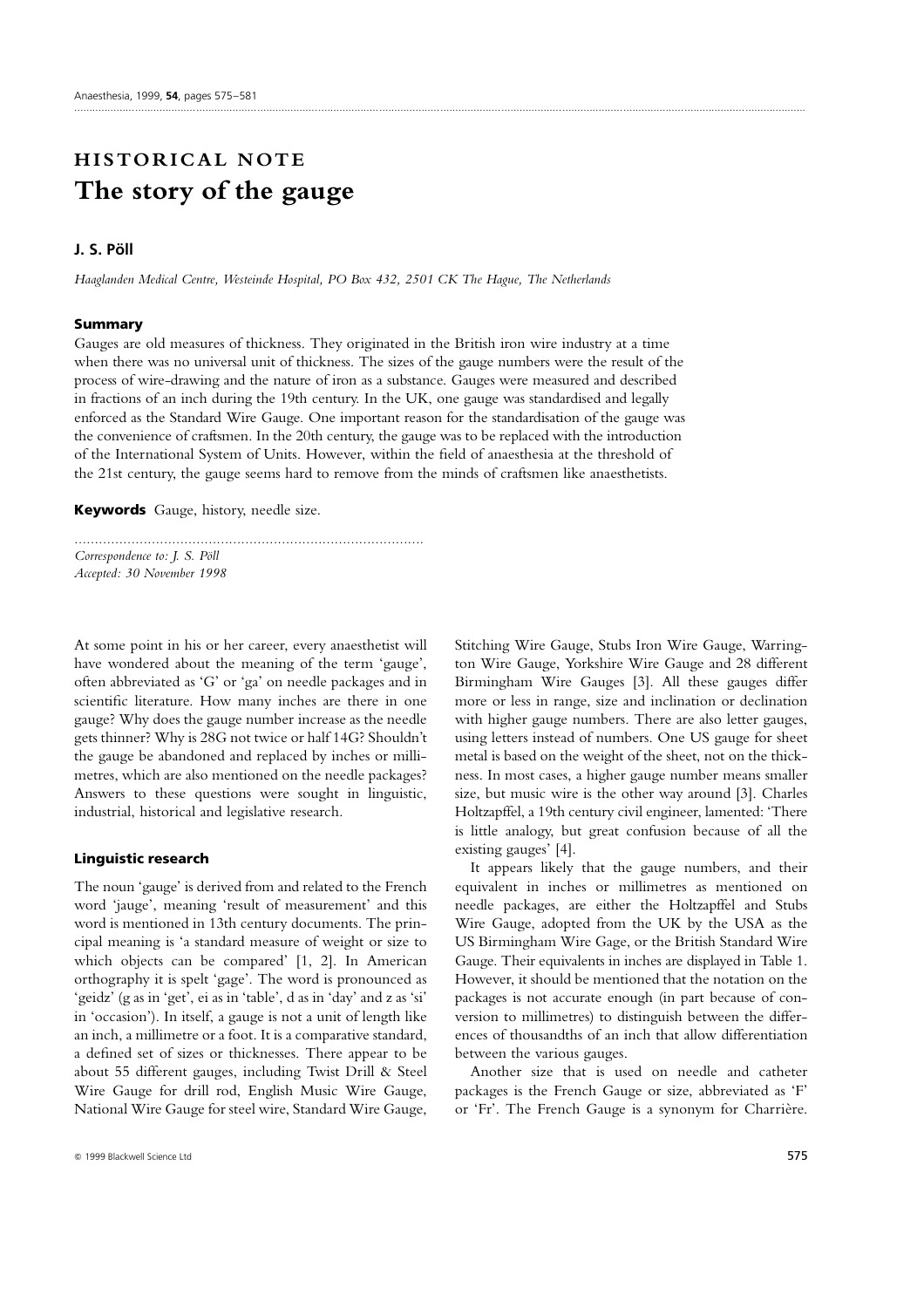One French Gauge or Charrière equals 1/3 of a millimetre. Because this French Gauge does not have a specific range of sizes but follows the metric scale, it is not discussed in this review.

## **Industrial research**

As the names of most gauges suggest, the gauge is closely related to the iron, steel and in particular, the wiredrawing industry. The practice of wire-drawing has existed for many centuries. Finds dating from ancient times indicate its existence. In Germany, wire-drawing is known to have occurred in the neighbourhood of Nuremberg in 1200. The process is shown and accurately described in the Deutsches Drahtmuseum in Altena, Germany. In England, the practice is found as early as 1435 in the neighbourhood of Coventry [5]. A thorough description is found in the book *History of Wiredrawing* by Reginald Charles Dudley Isgar, secretary of the Iron and Steel Wire Manufacturers Association of Great Britain in 1936. The process was as simple as it was ingenious. An iron plate was cut into strips, which were rolled and hammered into rods. The rod was drawn through a conical hole in a hardened draw-plate, die or gauge [6]. After intermediate annealing, the resulting wire could be drawn through the next, narrower, hole in the draw-plate to produce a thinner wire, and so on (Fig. 1). Each successive hole represented the utmost extension, and thereby reduction, of the wire diameter without breaking. Every manufacturer had his own draw-plate and gauge. This gauge represented the wire sizes he could deliver. Usually, he had a test wire gauge for his customers to check if the size was suitable for their purpose (Fig. 2). So, a wire gauge was not originally made to a measurement such as fractions of an inch, but was simply used to indicate the amount by which iron wire could be reduced by each draw or hole [7]. Although no two gauges are exactly the same, there exists some similarity between different gauges. Studies of an important group of wire gauges from Birmingham reveal that they all have more or less the same sizes. This can not be accidental. It is a function of the property of iron when it is drawn through a draw-plate. Josiah Latimer Clark (1822–1898), a civil engineer, was the first to note that in the Birmingham Wire Gauges, wire with each successive gauge number was  $\approx$ 11% thinner than the preceding number [8].

### **Historical research**

### **The need for standardisation**

The need for, and the declaration of, standards goes back to ancient times. Standards for weights of wine and grain were mentioned in the Magna Carta in 1215. King

| Gauge no. | Holtzapffel<br>and Stubs<br>Gauge, 1847 | <b>Wire Gauge</b><br>Committee,<br>1881 | British<br>Standard<br>Wire<br>Gauge, 1883 |
|-----------|-----------------------------------------|-----------------------------------------|--------------------------------------------|
| 7/0       |                                         |                                         |                                            |
| 6/0       |                                         |                                         | 500<br>464                                 |
| 5/0       |                                         |                                         | 432                                        |
| 4/0       | 454                                     |                                         | 400                                        |
| 3/0       | 425                                     |                                         | 372                                        |
| 2/0       | 380                                     |                                         | 348                                        |
| 0         | 340                                     |                                         | 324                                        |
| 1         | 300                                     | 300                                     | 300                                        |
| 2         | 284                                     | 280                                     | 276                                        |
| 3         | 259                                     | 260                                     | 252                                        |
| 4         | 238                                     | 240                                     | 232                                        |
| 5         | 220                                     | 220                                     | 212                                        |
| 6         | 203                                     | 200                                     | 192                                        |
| 7         | 180                                     | 180                                     | 176                                        |
| 8         | 165                                     | 164                                     | 160                                        |
| 9         | 148                                     | 148                                     | 144                                        |
| 10        | 134                                     | 132                                     | 128                                        |
| 11        | 120                                     | 120                                     | 116                                        |
| 12        | 109                                     | 108                                     | 104                                        |
| 13        | 95                                      | 96                                      | 92                                         |
| 14        | 83                                      | 84                                      | 80                                         |
| 15        | 72                                      | 72                                      | 72                                         |
| 16        | 65                                      | 64                                      | 64                                         |
| 17        | 58                                      | 56                                      | 56                                         |
| 18        | 49                                      | 48                                      | 48                                         |
| 19        | 42                                      | 40                                      | 40                                         |
| 20        | 35                                      | 36                                      | 36                                         |
| 21        | 32                                      | 32                                      | 32                                         |
| 22        | 28                                      | 28                                      | 28                                         |
| 23        | 25                                      | 24                                      | 24                                         |
| 24        | 22                                      | 22                                      | 22                                         |
| 25        | 20                                      | 20                                      | 20                                         |
| 26        | 18                                      | 18                                      | 18                                         |
| 27        | 16                                      | 16                                      | 16,4                                       |
| 28        | 14                                      | 14                                      | 14,8                                       |
| 29        | 13<br>12                                | 13<br>12                                | 13,6                                       |
| 30<br>31  | 10                                      | 11                                      | 12,4<br>11,6                               |
| 32        | 9                                       | 10                                      | 10,8                                       |
| 33        | 8                                       | 9                                       | 10                                         |
| 34        | 7                                       | 8                                       | 9,2                                        |
| 35        | 5                                       | 7                                       | 8,4                                        |
| 36        | 4                                       | 6                                       | 7,6                                        |
| 37        |                                         | 5                                       | 6,8                                        |
| 38        |                                         | 4                                       | 6                                          |
| 39        |                                         | 3                                       | 5,2                                        |
| 40        |                                         | 2                                       | 4,8                                        |
| 41        |                                         | 1                                       | 4,4                                        |
| 42        |                                         |                                         | 4                                          |
| 43        |                                         |                                         | 3,6                                        |
| 44        |                                         |                                         | 3,2                                        |
| 45        |                                         |                                         | 2,8                                        |
| 46        |                                         |                                         | 2,4                                        |
| 47        |                                         |                                         | 2                                          |
| 48        |                                         |                                         | 1,6                                        |
| 49        |                                         |                                         | 1,2                                        |
| 50        |                                         |                                         | 1                                          |

**Table 1** Sizes of gauges in 1/1000 in.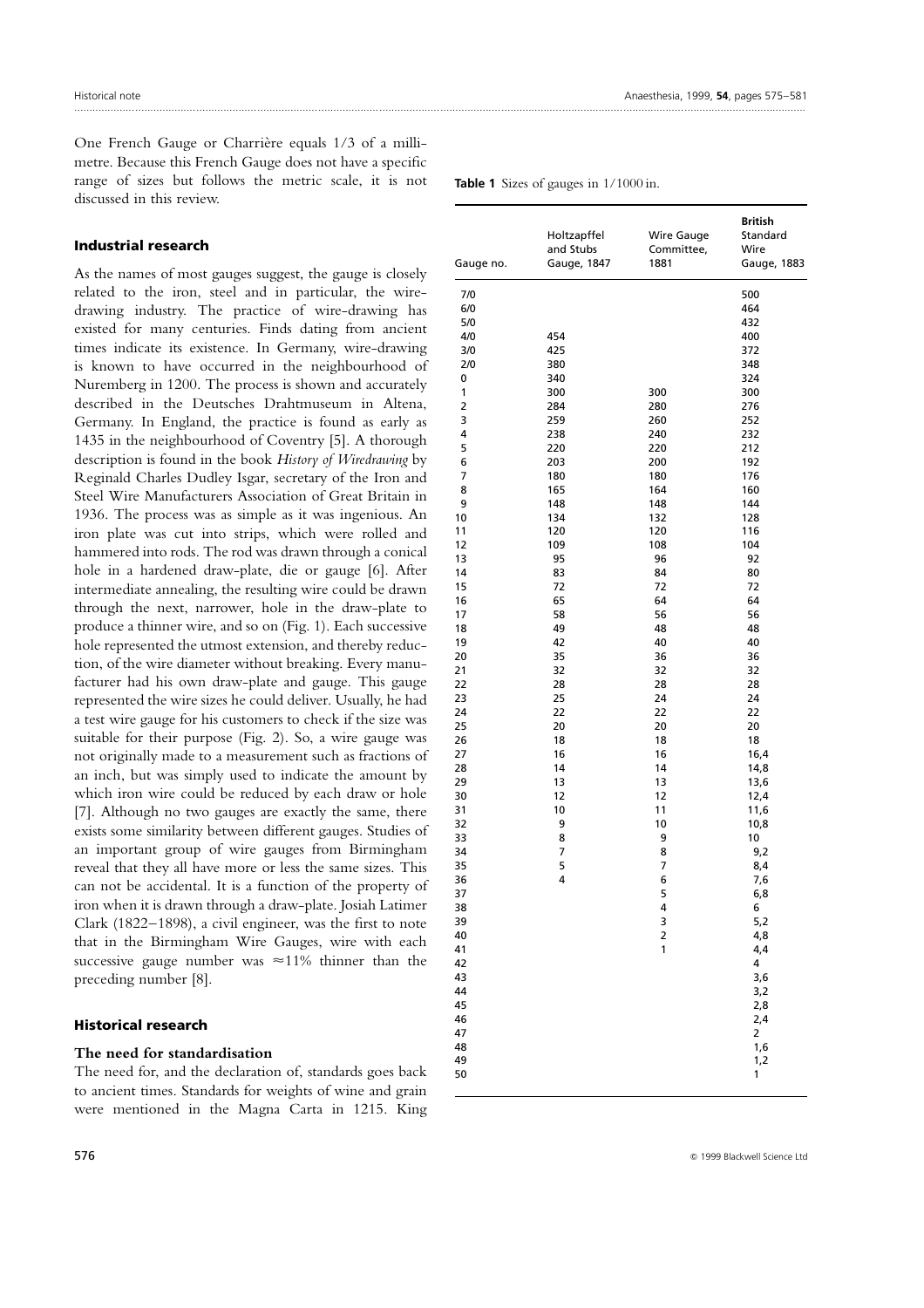

**Figure 1** Draw-bench in the 18th century. From *History of Wiredrawing* by R.C.D. Isgar [6].

Edward I ordered in 1303: 'Throughout all our kingdom there be one weight and one measure, and that they be marked with the mark of our standard' [9]. This resulted in the Imperial Standard Yard, kept by the Exchequer in the Palace of Westminster, London.

At the end of the 18th century during the French Revolution, the foundations were laid for the International



**Figure 2** Wire gauge. From *Gauges and Fine Measurements* by F. H. Rolt [20].

System of Units of length (the metre) and weight (the kilogram). This was to put an end to all the different local, regional and national measures and weights. There was to be one unit for every physical entity to be used by everybody (equality and fraternity at its finest!). Besides France, other industrial countries such as Germany and the USA gradually adopted this idea. The USA had been the first to adopt uniform sizes from the 1880s onwards. US presidents Washington and Jefferson advocated the use of the metric system rather than the inherited British measures. Mr T. C. Mendenhall, US superintendent of weights and measures, decided in 1893, with the approval of the Secretary of the Treasury, that the metre and the kilogram were the standards [10]. All accepted the metric and decimal system and abandoned gauges or made them secondary to the metric system.

Great Britain, the workshop of the world with its long industrial history, refused at first to adopt the metric system and maintained the imperial yard and the pound as standards. Besides them, many local measures like gauges were used. The only standardisation consisted of local agreements in guilds or industrial centres to use the same measures. The Birmingham Wire Gauge and Stubs Wire Gauge are examples of this informal standardisation. However, during the 19th century, two developments forced the gauge to a 'showdown'.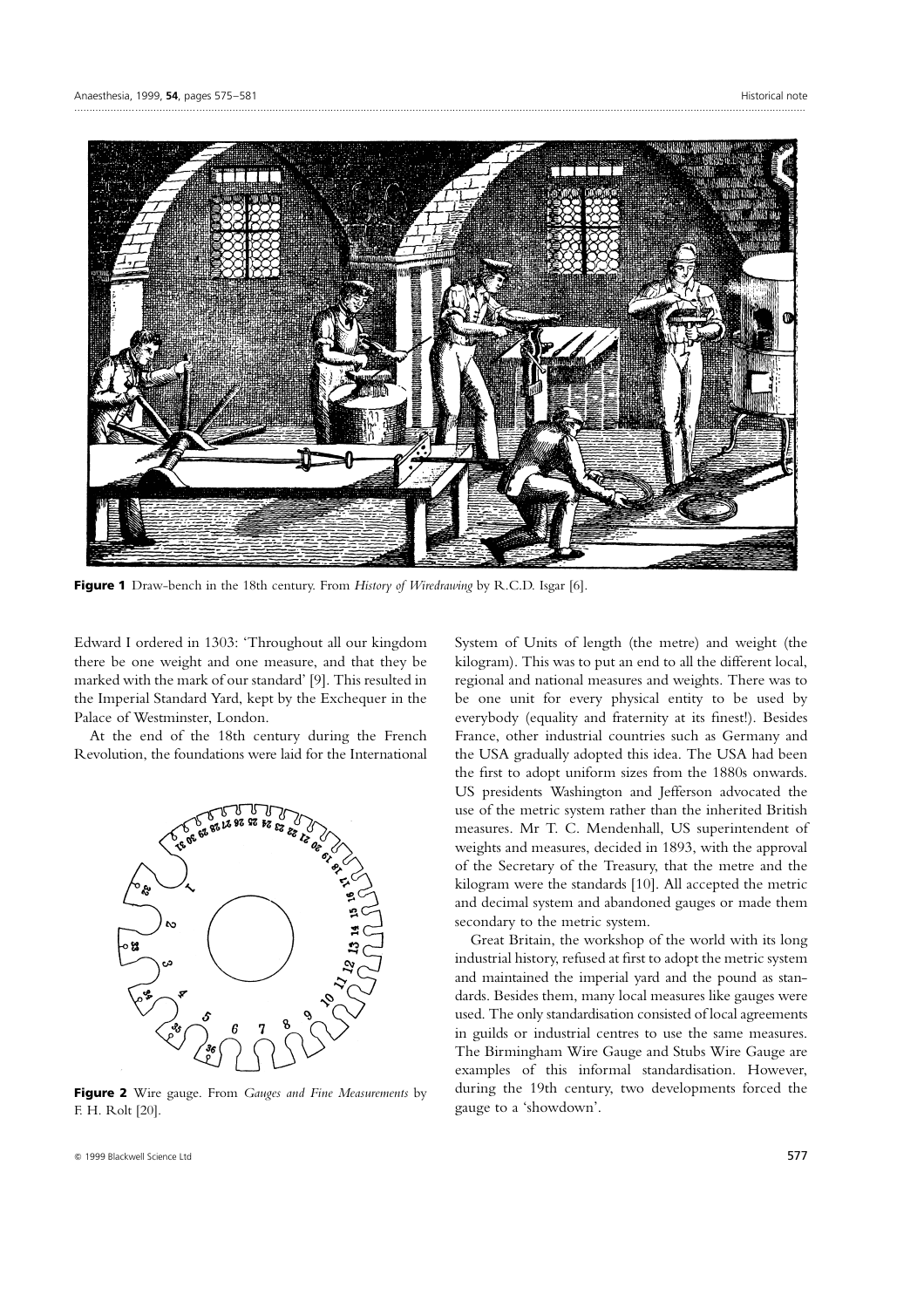$\hat{f}$ 

 $\overline{a}$ 

| Denomination                                                     | Equivalent in                                           | Denomination       | Equivalent in     |
|------------------------------------------------------------------|---------------------------------------------------------|--------------------|-------------------|
| of Standard                                                      | Inperial Measure                                        | of Itandard        | Imperial Measure  |
| Humber.                                                          | Inch.                                                   | Number             | Inch.             |
| no 8/0                                                           | $0.500$ in:                                             | $\mathcal{U}$ . 22 | $0.028$ in:       |
| $\eta\!\!\!/\,$                                                  | 50O<br>$470-$                                           | 23                 | 24                |
| 6/0                                                              | 446                                                     | $24 -$             | $22 \,$           |
| 5/                                                               |                                                         | 25                 | 20                |
| 4/0                                                              | 406                                                     | 26                 | 18                |
| ₩                                                                | 375<br>3 <del>75</del>                                  | 27                 | 16                |
| $\frac{2}{0}$                                                    | 348                                                     | 28                 | 14                |
| ' o                                                              | 328                                                     | 29                 | $\sqrt{3}$        |
|                                                                  | 300                                                     | 30                 | $\mathcal{Z}$     |
| $\boldsymbol{\mathcal{Z}}$                                       | 28ê-                                                    | $\mathcal{Y}$      | $\prime$          |
| $\overline{\mathbf{3}}$                                          | 28o                                                     | 32                 | $\boldsymbol{10}$ |
| 4                                                                | 2 <del>3</del> 0<br>2 <del>40</del>                     | 33                 | 0.0090            |
| 5                                                                | 220                                                     | 34                 | вo                |
| b                                                                | $\overset{\prime \rho \sigma}{\mathit{z}\sigma\sigma}$  | 35                 | 70                |
| 7                                                                | $170 \sqrt{60}$                                         | 36                 | 65                |
| 8                                                                | 155164                                                  | $3\gamma$          | 60                |
| 9                                                                | 140 148                                                 | 38                 | 55                |
| 10                                                               | 125/38                                                  | 39                 | 50                |
| $\eta$                                                           | $110^{35}$                                              | 40                 |                   |
| 12                                                               | 108                                                     | 41                 | 45<br>40          |
| /3                                                               | $\boldsymbol{o} \cdot \boldsymbol{o}$ gš                | 42                 | $35 -$            |
| 14.                                                              | 84,                                                     | 43                 | 30                |
| 15                                                               | 70 yr                                                   | 44                 | $25 -$            |
| 16                                                               | 62, 64                                                  | $45^{\circ}$       |                   |
|                                                                  | 55,36                                                   | 46                 | 0.00225           |
| 17                                                               | 48                                                      |                    | 200               |
| 18                                                               |                                                         | 47                 | 175               |
| 19                                                               | 42 pa                                                   | 48                 | 150               |
| 20                                                               | 36                                                      | 49                 | 125               |
| $\mathcal{Z}$ I                                                  | 32                                                      | 50                 | 100.              |
| and youtshire districts. the Convalents" would also be expressed | In accordance with suggestions made by the Burminghans, |                    |                   |

10 aug  $\label{eq:2} \frac{1}{\sqrt{2}}\int_{\mathbb{R}^3}\frac{d\mu}{\mu}\left(\frac{d\mu}{\mu}\right)^2\frac{d\mu}{\mu}\left(\frac{d\mu}{\mu}\right)^2\frac{d\mu}{\mu}\left(\frac{d\mu}{\mu}\right)^2.$ furnoused trale of Lizes of Standard Wine Sc

Figure 3 Suggested scale of sizes of standard wire gauge. Copied from a Board of Trade document (BT 101, Standard Wire Gauge Abstract of Replies, 1882). Crown copyright material in the Public Record Office is reproduced by permission of the Controller of Her Majesty's Stationery Office [21].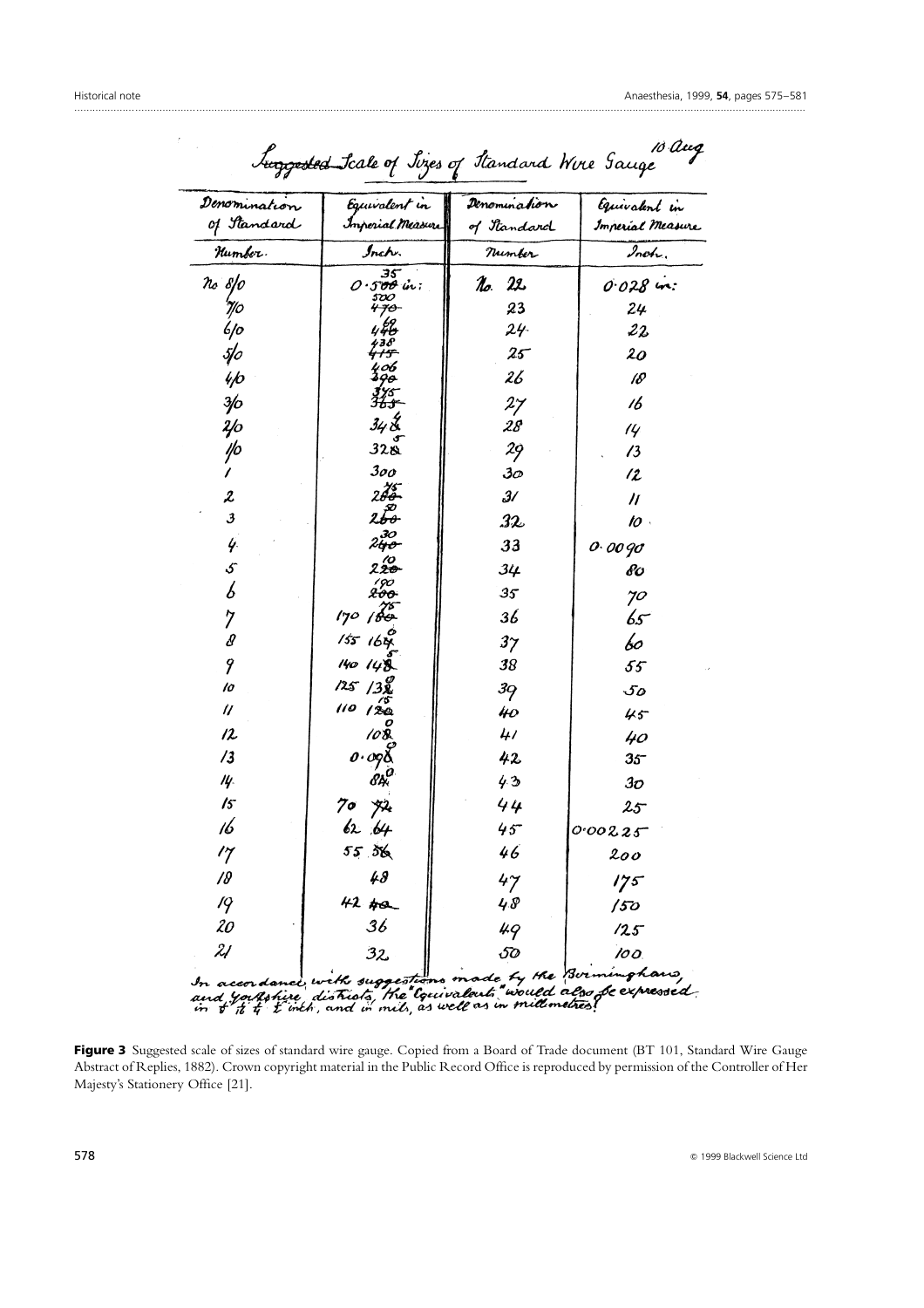Instruments became available that were able to measure very small thickness and hence gauges. There was already the nonius, an auxiliary scale that enabled readings to be made to one-tenth of the division on the main scale. In 1830, Sir Joseph Whitworth (1803–1887), a British mechanical engineer, developed a measuring instrument able to measure to an accuracy of a millionth of an inch. With these instruments, current wire gauges like the Birmingham Wire Gauge could be measured and described in inches. This was done by Holzapffel together with Peter Stubs Jr, and their work was published in 1847 [11]. The results are listed in Table 1. They express the empirically derived Birmingham Wire Gauge in inches. Not surprisingly, Whitworth suggested a redefinition of the gauge as 1/1000 in. [12], as the French and Germans had done.

Increasing industrialisation and international trade forced the authorities to denominate a standard. Without a standard, it was impossible for an American firm to order wire in the UK without risking incorrect delivery. Without standards, the concept of interchangeable parts for machines was Utopian [13]. It was imperative to meet American demands because the USA had begun to lead the way in metal working in the 1870s [13].

#### **Legal aspects**

### **Is there one true gauge?**

Most gauges lacked legal enforcement. In the USA, the Birmingham Wire Gauge, as described by Holzapffel and Stubs, was more or less recognised in acts of Congress and the US Steel Wire Gage was sanctioned by the National Bureau of Standards in Washington [14]. Because of close connections with the British industry during the early 19th century, British standards were tolerated.

A new Weights and Measures Act came into operation in the UK on 1 January 1879. It demanded that the same weights and measures should be used throughout the UK. The basis of measurement was the bronze Imperial Standard Yard. Some contemporary measures, derived from the Imperial Standard Yard, were included as secondary, so-called 'Board of Trade' standards. For example, this defined the inch as being 1/36 of the yard. Gauges were not mentioned in the act, but via an Order from Her Majesty in Council, such measures could be raised to Board of Trade standards, provided that they were equivalent to, or were multiples or aliquot parts of, the imperial measures. All trade contracts, sales and dealings should from then on be in imperial weights and measures. Deviating from this law incurred a penalty not exceeding 40 shillings for every sale.

In the 1880s in the UK, an effort was made to legalise and thereby save the gauge as an example of British quality. This process of legalising an historical and empirical measure illustrates the struggle between history, old habits, science and reality.

At that time there were four schools of opinion regarding the gauge:

**1** Abandoning the gauge and adopting the French decimal metric system. This was the opinion of Holtzapffel in 1856 [4], Joseph Whitworth in 1857 [12] and J. Fernie in 1859 [15], the last two being chairmen of the Institute of Mechanical Engineers. They considered the gauge to be irregular and outdated because of the availability of micrometers. This idea was also adopted by a meeting of the Mechanics Section of the British Association. As a gesture, the gauge could be kept in use as 1/1000 in.

**2** Maintaining the gauge, much like the Birmingham Wire Gauge, but with defined regular decrements. This option had already been suggested by the Liverpudlian James Cocker in 1858 [16]. The Wire Gauge Committee, which was instituted by the Associated Chambers of Commerce in 1879 after a suggestion made by Latimer Clark to the British Association [17], gave similar advice. **3** Maintaining the gauge, but in a real exponential decay scale with a base of 0.89, was advocated by Brown and Sharp in the USA in 1855, Clark in 1867 [8] and the Society of Telegraph Engineers in 1880 [18].

**4** Maintaining the gauge with sizes that were the average of all known Birmingham Wire Gauges. This compromise was suggested by Thomas Hughes [7].

The above-mentioned Wire Gauge Committee considered all these propositions for a legalised standard wire gauge. Their considerations were published regularly in the *Ironmonger* [16], an established technical and commercial journal for the iron and metal trade.

Abandoning the gauge and adopting the micro-inch was rejected. The micrometer was considered too troublesome for general use because of the sensitive screwing mechanism and it would be too difficult for a craftsman or tradesman to think and speak of '164 thousands of an inch' rather than '8 gauge'. The use of a limited number of welldefined and well-known sizes was considered important. Because the Weights and Measures Act did not tolerate fractions of inches, a real exponential scale or an average of existing scales was not possible. The gauge was to be maintained but needed to be defined as part of a perfect compromise of all the proposals, laws and international developments. It should be closely related to the Birmingham Wire Gauge. The decrements should be in multiples of 4/1000 in., thus relating to the French metric system; 4/1000 in. being an acceptable approximation to a tenth of a millimetre (0.1016 mm).

In their first advice in February 1881, the Wire Gauge Committee obviously started from the Birmingham Wire Gauge (Table 1) but made the interval more regular. However, it was still not a strictly geometrical series.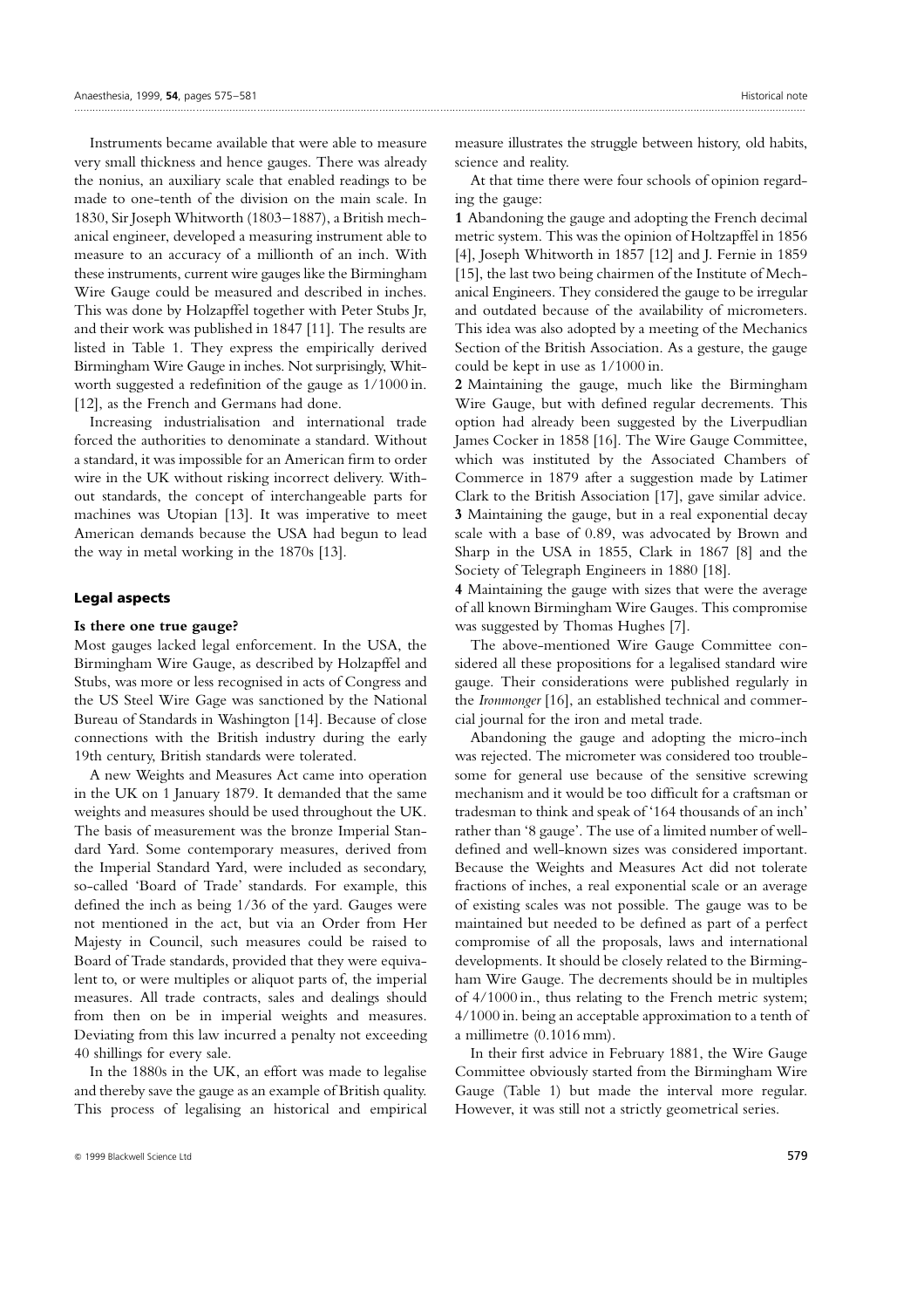This proposed standard wire gauge was discussed and amended several times. Local Chambers of Commerce feared that their own gauge would be abandoned and that Birmingham would play first fiddle. This period was described in the *Ironmonger* [16] as the 'battle of the gauges'. Individuals and institutions tried to promote their own gauge; some suggested that pending patents on names such as the Hughes Wire Gauge played a role. In an attempt to please everybody, the Board of Trade made changes to the proposal, violating the initial architecture. This watering down of the proposal is reflected in the copy of a working sheet of an officer of the Board of Trade (Fig. 3), containing several substitutions and ending in desperation with a question mark! Eventually, common sense prevailed and the definitive proposal repeated the initial logical progression. The only deviations from this progression relate to the thickest and thinnest sizes.

On 23 August 1883, Queen Victoria at court in Osborne House on the Isle of Wight signed an Order in Council in accordance with the Weights and Measures Act, 1878. In this document, the term gauge or wire gauge is not used; it is called a Denomination of Standard. This denomination thereafter became known as the British or Board of Trade Standard Wire Gauge [19].

During the 11th General Conference on Weights and Measures in Paris in October 1960, the International System of Units (SI) was formulated. All British weights and measures were redefined in terms of the metric system. All gauges formally lost their legal existence in 1963. The metre is now the legal unit of length and is defined as the distance travelled by light in a vacuum in 1/299 792 458 s.

#### **Discussion**

A gauge is not one defined size or thickness. It is not an unequivocal unit of length. In fact, it originated at a time when there was no universal unit of length at all. It was born experimentally in the practice of the wire-drawers many centuries ago. A gauge was a range of sizes specific to one manufacturer or branch of industry. It was only later, when engineers were able to measure the existing gauges, that they could be expressed in fractions of an inch. The gauge that is used on needle packages corresponds with the US Birmingham Wire Gage, imported from the UK, or the British Standard Wire Gauge, defined in 1883 by an Order in Council.

The wire-drawing process started with gauge number 1, a wire  $\approx 0.300$  in. thick. Starting with thicker wires would demand more force than was then available. After the first draw, and hence reduction, gauge number 2 resulted. After the second draw, gauge number 3, and so on. When the quality and consistency of the material increased, it became possible to draw thinner wire with still higher gauge numbers. This explains why most gauges have higher gauge numbers for smaller sizes. When steam and waterpower became available for drawing, it became possible to start with thicker wires. Because the gauge numbers 1, 2 and so on were already used for the first wires, gauge numbers 0, 2/0, 3/0, and so on, were devised and used for the thicker wires.

The sequence of the sizes of a gauge is not linear. The sizes of the Birmingham Wire Gauge, measured and published by Holtzapffel [4], are presented in Table 1 and can be approximately expressed by the formula: thickness in  $inches = 0.300 \times 0.897$ <sup>(gauge number-1)</sup>. This is an exponential decay curve in accordance with the law of decrease by constant proportion. In this formula, 0.300 in. is gauge number 1 and for each successive gauge number the wire is reduced to 89.7% of the preceding gauge number. Why this decrease by constant proportion? The size of the step or reduction for each draw depends on the cohesive strength, or Van der Waal's forces, in the material, proportional to the cross-sectional area of the wire. The wire breaks when the cohesive strength of the resulting wire equals the cohesive strength that has to be overcome during the reduction. This is the case when the reduction is 30%; by then the cross-sectional area of the part by which it is reduced equals the cross-sectional area of the resulting wire. Breaking of a wire during its production had to be avoided at all costs, so a large safety margin was chosen. The reduction should also not be too small because an unmanageably large number of sizes would result, suggesting a nonexistent accuracy. Between these limitations, an approximate 10% reduction was the ideal. So the sizes of the wire gauges were dictated by the properties of iron and the ancient process of wire-drawing. During the process of legalisation that resulted in the Standard Wire Gauge, a three-ruled algorithm was used to stratify the decrements. This algorithm is best shown in the proposal of the Wire Gauge Committee (Table 1). A step is always a multiple of 4/1000 in., as close to the Birmingham Wire Gauge as possible, and the next step is the same or smaller. In this way, the still somewhat irregular steps of the Standard Wire Gauge can be explained.

Governments, boards of trade and standards offices have tried to abolish the gauge, considering it to be inaccurate and old-fashioned. Reality, however, deviates from the views of officials, as is demonstrated by the packaging and description of needles in use today. The gauge must possess particular advantages in order to explain its persistence in the face of so many attempts to outlaw it. With a gauge system, there is a limited and defined number of sizes in use. This enables intermanufacturer and interproduct exchange and efficient stock control. To draw a comparison with clothing, it would be unwise to abolish sizes in